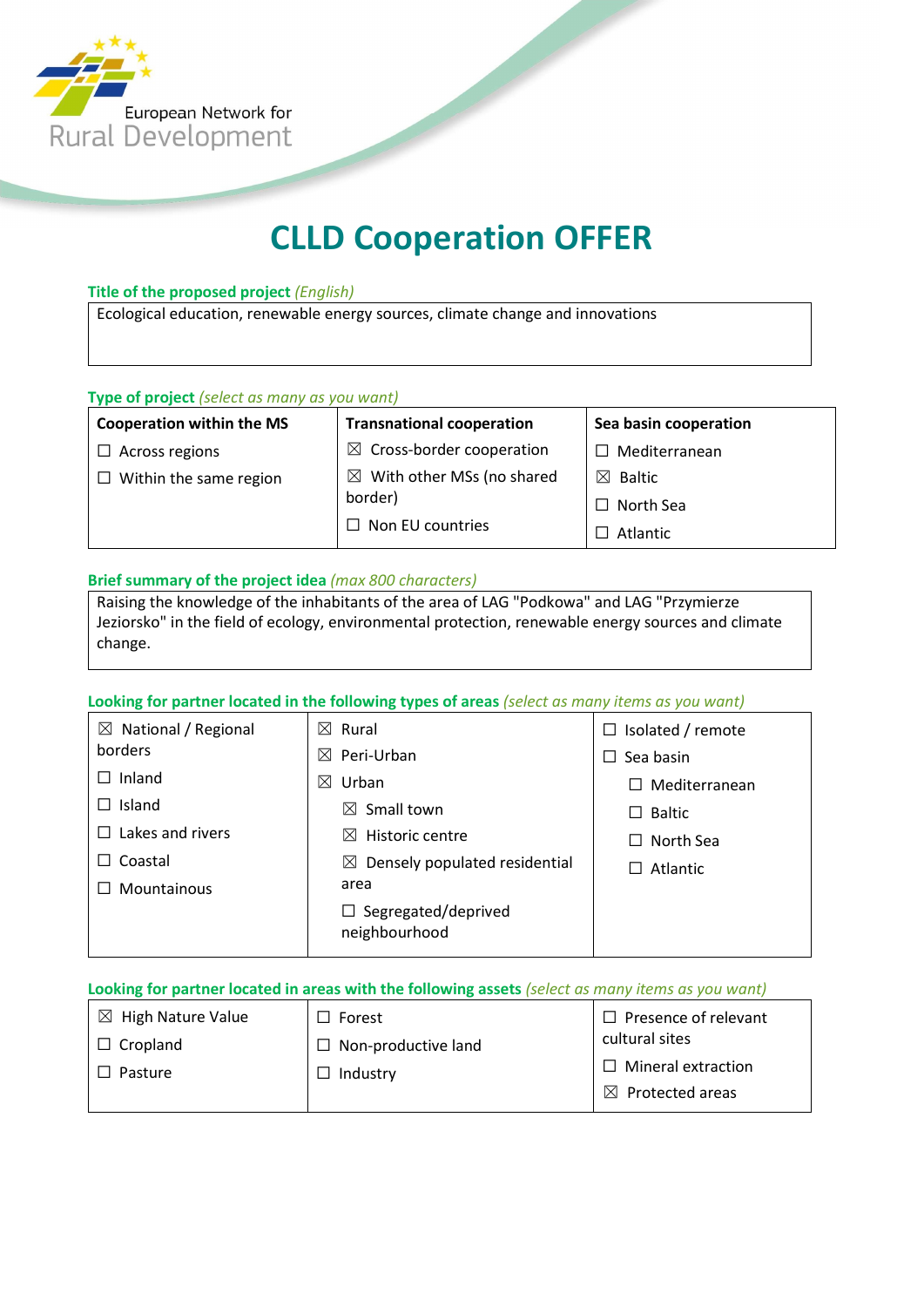### Topic of the project (select up to 10 items)

| $\boxtimes$ Innovation                                | <b>Built environment</b><br>$\Box$                        |  |  |
|-------------------------------------------------------|-----------------------------------------------------------|--|--|
| $\boxtimes$ Research & Development                    | $\boxtimes$ Village, harbour renewal                      |  |  |
| $\boxtimes$ New technologies                          | $\Box$ Public / community spaces / green areas            |  |  |
| $\boxtimes$ Knowledge transfer / education / training | Energy efficiency, retro fitting buildings<br>$\boxtimes$ |  |  |
| activities                                            | Reconversion brownfield areas<br>$\bowtie$                |  |  |
| $\Box$ Broadband / Internet / ICT                     | $\boxtimes$ Rural infrastructures                         |  |  |
| $\Box$ Culture and Cultural heritage                  |                                                           |  |  |
| $\Box$ Agriculture & Farming                          | Social inclusion / Public services<br>⊔                   |  |  |
| $\boxtimes$ Small farms                               | Integrated service delivery                               |  |  |
| Semi-subsistence farming                              | Social services                                           |  |  |
| <b>Organic farming</b><br>$\boxtimes$                 | <b>Transport &amp; Mobility</b>                           |  |  |
| Livestock                                             | Education                                                 |  |  |
| Animal welfare                                        | Health                                                    |  |  |
| $\boxtimes$ Young farmers                             | Housing                                                   |  |  |
| $\Box$ Urban farming                                  | Anti discrimination                                       |  |  |
|                                                       | $\Box$ Social enterprises                                 |  |  |
| $\Box$ Fisheries and aquaculture                      | Employment / job creation                                 |  |  |
| <b>Fisheries</b><br>$\Box$                            | $\Box$ Access to labour market                            |  |  |
| $\Box$ Aquaculture                                    |                                                           |  |  |
| $\Box$ Forestry                                       | $\Box$ Work-private life reconciliation                   |  |  |
| □ Food & Drink                                        | Self-employment<br>$\Box$<br>$\Box$                       |  |  |
| $\Box$ Marketing                                      | Upskilling                                                |  |  |
| $\boxtimes$ Supply chains / Producer organisations &  | Target groups:                                            |  |  |
| Cooperatives                                          | $\Box$ Youth                                              |  |  |
| $\Box$ Non-food products / Crafts                     | Women                                                     |  |  |
| $\Box$ Business development                           | $\boxtimes$ Long term unemployed                          |  |  |
| $\boxtimes$ Economic diversification                  | Homeless                                                  |  |  |
| $\Box$ Tourism / Territorial branding                 | Elderly<br>$\Box$                                         |  |  |
| $\Box$ Natural environment & Resources / Landscape    | Migrants                                                  |  |  |
| $\Box$ Climate change mitigation / adaptation         | Fishermen                                                 |  |  |
| $\Box$ Local energy production / renewable energies   | Marginalised communities e.g. Roma                        |  |  |
| $\Box$ Circular economy / bio, green economy          | People with disabilities<br>$\boxtimes$                   |  |  |
| $\Box$ Governance                                     | Ex offenders                                              |  |  |
| $\Box$ Community development                          | Others<br>$\bowtie$                                       |  |  |
| $\Box$ Rural Urban linkages                           |                                                           |  |  |
| Additional keywords: (up to 3)                        |                                                           |  |  |
| Renewable energy sources                              |                                                           |  |  |
|                                                       |                                                           |  |  |